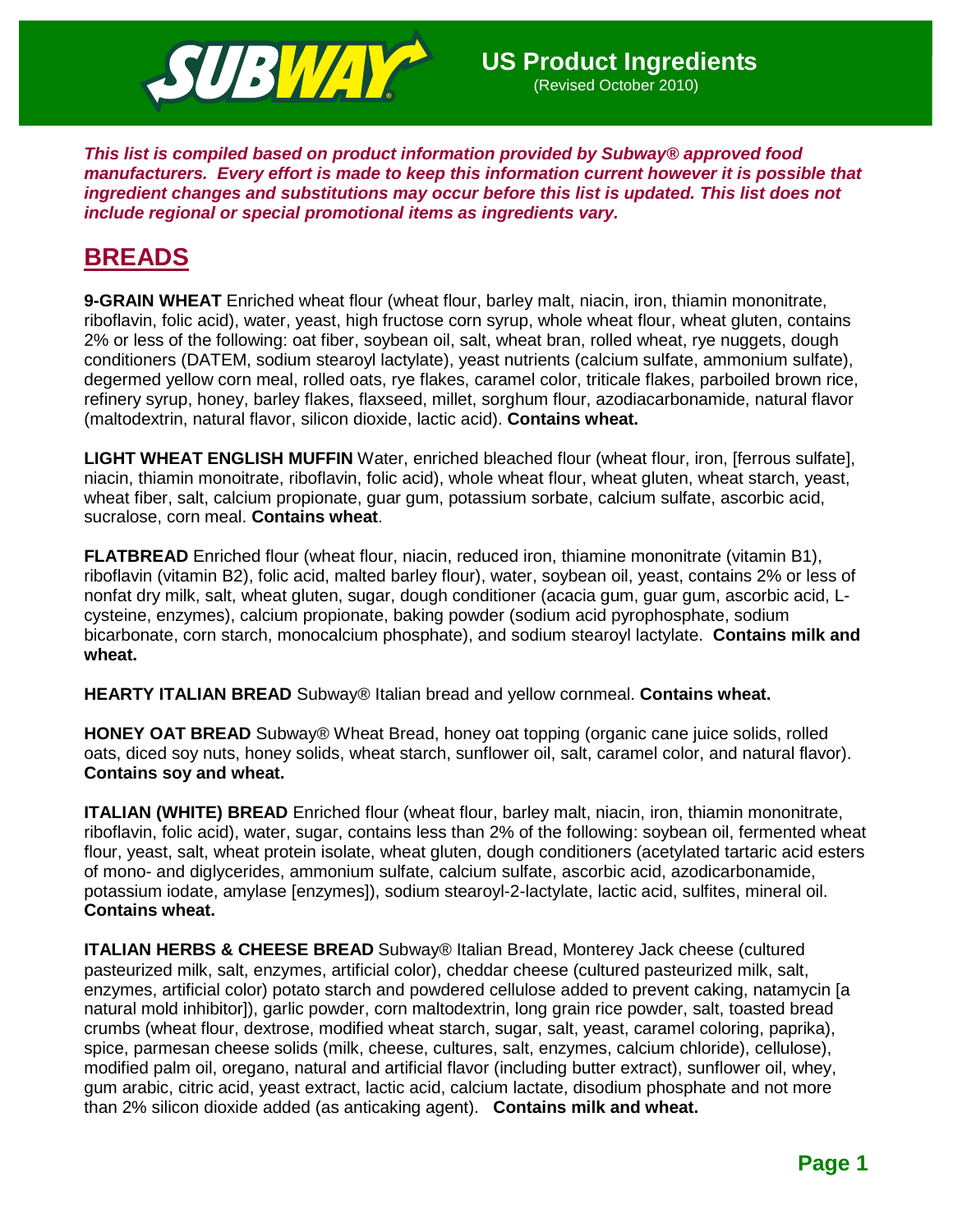**MONTEREY CHEDDAR BREAD** Subway® Italian Bread, Monterey Jack cheese (cultured pasteurized milk, salt, enzymes, artificial color), cheddar cheese (cultured pasteurized milk, salt, enzymes, artificial color) potato starch and powdered cellulose added to prevent caking, natamycin (a natural mold inhibitor). **Contains milk and wheat.** 

**PARMESAN/OREGANO BREAD** SUBWAY® Italian Bread, garlic powder, corn maltodextrin, long grain rice powder, salt, toasted bread crumbs (wheat flour, dextrose, modified wheat starch, sugar, salt, yeast, caramel coloring, paprika), spice, parmesan cheese solids (milk, cheese, cultures, salt, enzymes, calcium chloride), cellulose), modified palm oil, oregano, natural and artificial flavor (including butter extract), sunflower oil, whey, gum arabic, citric acid, yeast extract, lactic acid, calcium lactate, disodium phosphate and not more than 2% silicon dioxide added (as anticaking agent). **Contains, milk and wheat.**

**ROASTED GARLIC BREAD** Subway® Italian Bread, Roasted Garlic Topping (yellow cornmeal, salt, sugar, green bell pepper, sodium diacetate, dehydrated garlic, spices, onion powder, soybean oil, paprika, disodium guanylate, disodium inosinate, ascorbic acid, natural flavor, soy lecithin, and not more than 2% calcium silicate (as anticaking agent). **Contains soy and wheat.** 

**SOURDOUGH BREAD** Enriched flour (flour, malted barley flour, niacin, iron, thiamin mononitrate, riboflavin, folic acid), water, yeast, high fructose corn syrup, soybean oil, salt, fumaric acid, sodium stearoyl-2-lactylate, sodium diacetate, acetylated tartaric acid esters of mono-and diglycerides, lactic acid, ammonium sulfate, calcium sulfate, ascorbic acid, azodicarbonamide, potassium iodate, amylase, mineral oil. **Contains wheat.**

**WRAP** Bleached enriched wheat flour (wheat flour, malted barley flour, niacin, reduced iron, thiamine mononitrate, riboflavin, folic acid), water, soybean oil, hydrogenated vegetable oil (contains one or more of the following: cottonseed oil, soybean oil) with mono- and diglycerides added, potato starch with monoglyceride, sugar, contains 2% or less of the following: salt, vital wheat gluten, baking powder (sodium acid pyrophosphate, sodium bicarbonate, corn starch, monocalcium phosphate), monoglycerides and citric acid to preserve freshness, fumaric acid, sodium bicarbonate, dough conditioner (wheat flour, calcium sulfate, sorbic acid), sodium propionate and potassium sorbate (preservatives). **Contains wheat.** 

# **MEAT, POULTRY, SEAFOOD & EGGS**

**BACON SLICES** Pork cured with water, salt, sugar, smoke flavor, sodium phosphate, sodium erythorbate, sodium nitrite.

**BMT® MEATS: Genoa Salami**: Pork, beef, salt, water, corn syrup, dextrose, sugar, wine, sodium erythorbate, flavorings, sodium nitrate, spices, garlic, lactic acid starter culture, sodium nitrite. **Pepperoni:** Pork, beef, salt, dextrose, water, spices, corn syrup, paprika, oleoresin of paprika, flavorings, sodium erythorbate, lactic acid starter culture, sodium nitrite. **Ham:** ham (cured with water), salt, dextrose, modified food starch (from corn), sodium phosphates, sodium erythorbate, smoke flavoring, and sodium nitrite. May contain: seasoning [potassium chloride, pork stock, sugar, yeast extract, salt, lactic acid, fructose, sunflower oil, cysteine HCL, calcium lactate, modified food starch, flavors, grill flavor (from sunflower oil), polysorbate 80, rendered pork fat, and smoke flavor],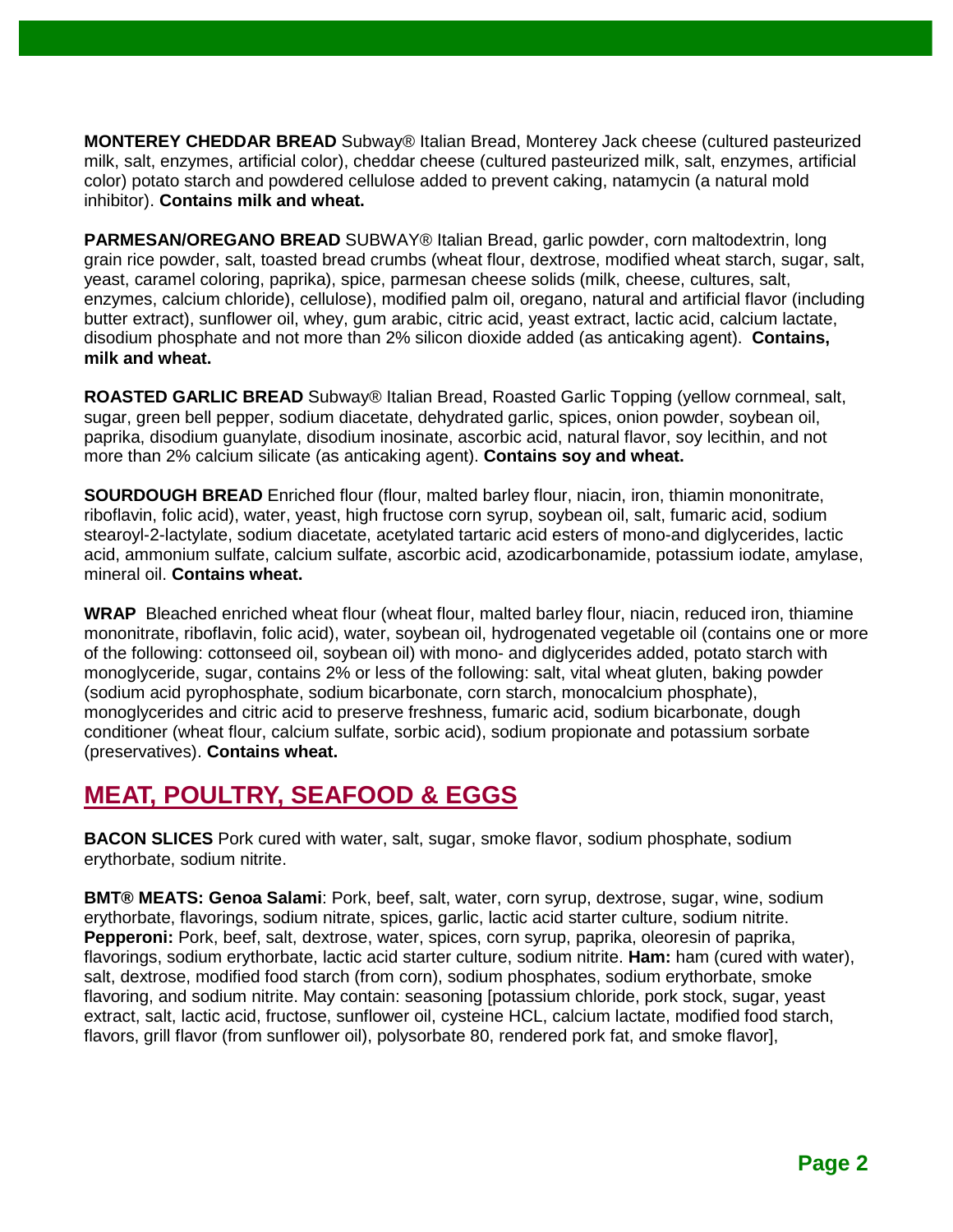**CHICKEN BREAST PATTY** Chicken breast with rib meat, water, seasoning (corn syrup solids, vinegar powder [maltodextrin, modified corn starch and tapioca starch, dried vinegar], brown sugar, salt, dextrose, garlic powder, onion powder, chicken type flavor [hydrolyzed corn gluten, autolyzed yeast extract, thiamine hydrochloride, disodium inosinate and disodium guanylate]), sodium phosphates.

**CHICKEN BREAST STRIPS** Boneless, skinless, chicken breasts with rib meat, water, soy protein concentrate, salt, modified food starch, chicken flavor (contains salt, autolyzed yeast extract, sugar, molasses, disodium inosinate, disodium guanylate, sodium phosphates), and sodium phosphates. **Contains soy.** 

**CHICKEN STRIPS (Teriyaki glazed)**: Subway Chicken Breast Strips (see above), teriyaki glaze (water, soy sauce [water, wheat, soybeans, salt and less than 0.1% sodium benzoate as a preservative], corn syrup, high fructose corn syrup, rice vinegar, modified food starch, tomato paste, garlic puree, ginger puree, oriental spice concentrate (sautéed ginger, chili garlic sauce [chili pepper, garlic, water, salt, sugar, rice vinegar, acetic acid, modified food starch], maltodextrin, sesame oil, salt, sugar, canola oil, soybeans, water, cornstarch, spice, wheat, natural flavoring, brown sugar, garlic powder, caramel color, vinegar and yeast extract), sesame oil, sesame seeds, distilled vinegar, dehydrated green onion, salt, dehydrated red bell pepper, natural flavor, spice, dehydrated onion). **Contains soy and wheat.** 

**COLD CUT COMBO: Turkey Bologna:** Mechanically separated turkey, water, contains less than 2% of: salt, corn syrup solids, potassium lactate, dextrose, sodium diacetate, sodium erythorbate, sodium nitrite, flavorings. **Turkey Ham:** Cured turkey thigh meat, salt, contains less than 2% of: potassium lactate, brown sugar, sodium tripolyphosphate, dextrose, sodium diacetate, sodium erythorbate, smoke flavor, sodium nitrite, water. **Turkey Salami:** Dark turkey, mechanically separated turkey, water, salt, contains less than 2% of: potassium lactate, sugar, sodium tripolyphosphate, dextrose, spice and flavorings, sodium diacetate, sodium erythorbate, smoke flavor, sodium nitrite.

**EGG OMELET PATTY (Regular)**: Whole Eggs, Egg Whites, Water, Nonfat Dry Milk, Premium Egg Blend (isolated pea product, salt, citric acid, dextrose, guar gum, xanthan gum, extractive of spice, propylene glycol and not more than 2% calcium silicate and glycerin to prevent caking), Soybean Oil, Butter Alternative (liquid and hydrogenated soybean oil, salt, soy lecithin, natural and artificial flavors, beta carotene (color), TBHQ and citric acid added to protect flavor, dimethylpolysiloxane (antifoaming agent added), Salt, Beta-Carotene (color). **Contains eggs, milk and soy.** 

**EGG WHITE OMELET PATTY** Egg whites, artificial butter oil (soybean oil, artificial flavor), modified corn starch. Contains less than 2% of the following: dicalcium phosphate, salt, xanthan gum, white pepper. **Contains eggs.**

**HAM (Black Forest)** Ham cured with: water, dextrose, salt, potassium lactate, contains 2% or less modified food starch (derived from corn), sodium phosphates, sodium diacetate, sodium erythorbate, smoke flavoring, sodium nitrite. May contain: seasoning [potassium chloride, pork stock, sugar, yeast extract, salt, lactic acid, fructose, sunflower oil, cysteine HCL, calcium lactate, modified food starch, flavors, grill flavor (from sunflower oil), polysorbate 80, rendered pork fat, and smoke flavor],

**MEATBALLS** Beef, water, seasoning (soy protein concentrate, breadcrumbs [bleached wheat flour, sugar, salt, soybean oil, dried yeast], dehydrated onion and garlic, salt, spice, dehydrated parsley, caramel color), Romano cheese (made from pasteurized cow's milk, cheese cultures, salt, enzymes), caramel color. **Marinara Sauce:**. tomatoes, tomato puree (water, tomato paste), corn syrup, high fructose corn syrup, soybean oil, modified food starch, salt, dehydrated onions, spices, onion powder **Contains milk, soy, and wheat.**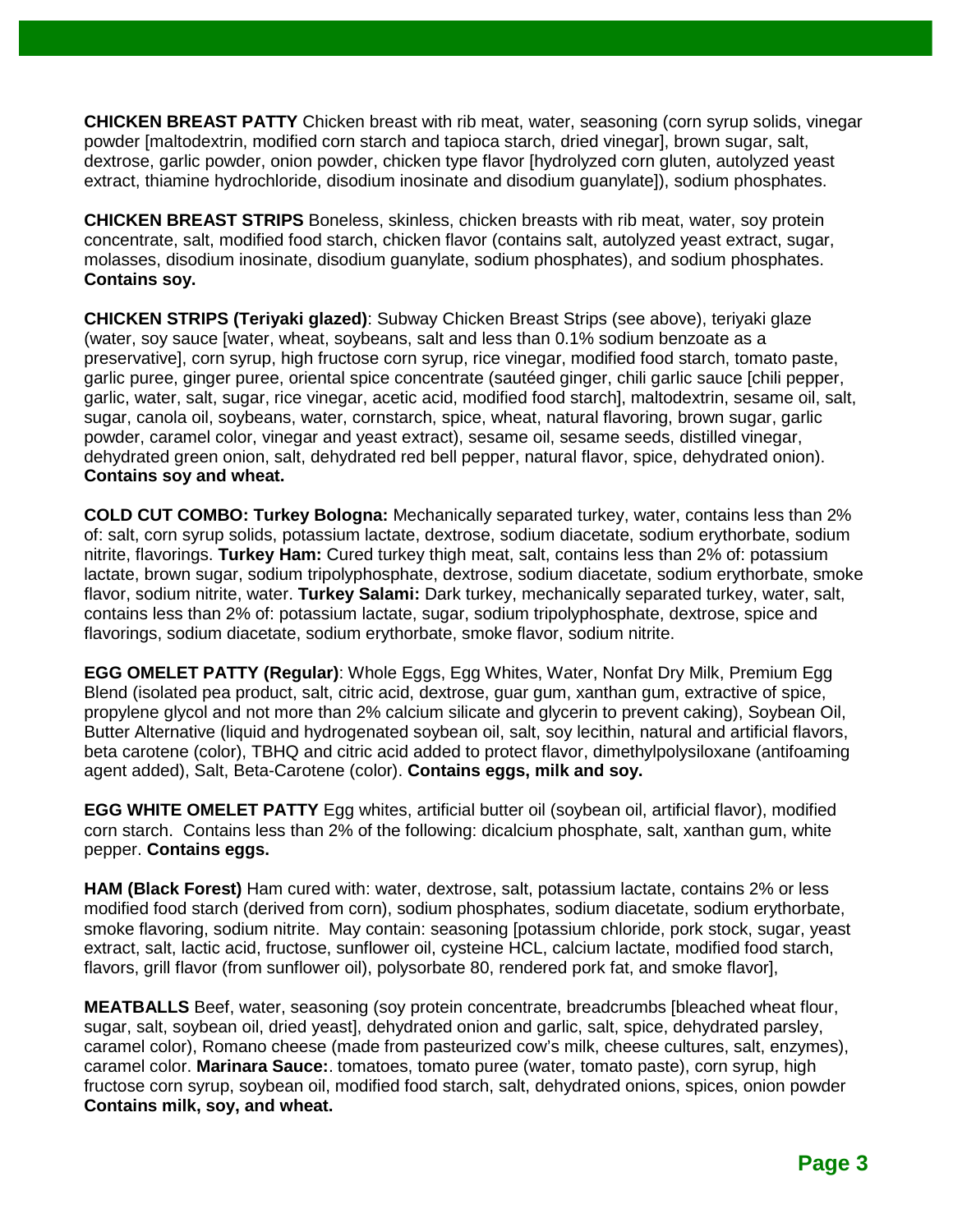**ROAST BEEF** Roast beef, water, salt, dextrose, corn syrup, sodium phosphates, and spice extractive. Coated with: salt, dextrose, caramel color, pepper and garlic powder.

**SEAFOOD SENSATION SEAFOOD SENSATION** Alaskan Pollock, water, Pacific Whiting, cornstarch, potato starch, wheat starch, sugar, sorbitol, contains 2% or less of the following: Snow crabmeat, natural and artificial flavors, refined fish oil, egg whites, carrageenan, spices (allspice, bay, black pepper, cardamon, cassia, celery, clove, ginger, mace, nutmeg, red pepper), salt, modified potato starch, calcium carbonate, sodium tripolyphosphate, tetrasodium phosphate, citric acid, color (titanium dioxide, carmine, paprika oleoresin and caramel Color). Subway® regular mayonnaise**. Contains egg, fish, shellfish, soy, and wheat.** 

**STEAK** Beef, beef broth (water, beef stock), seasoning (hydrolyzed soy protein, salt, dextrose, modified corn starch, sodium phosphates, beef extract, soy sauce powder [soy sauce (soybeans, salt, alcohol) maltodextrin, salt], yeast extract, natural and artificial flavor, grill flavor [maltodextrin, grill flavor (from vegetable oil), modified corn starch, corn syrup solids]), beef flavor (water, natural flavors, beef fat, gelatin/gum arabic coacervate, xanthan gum, citric acid, potassium sorbate, sodium benzoate and soybean oil). Rubbed with: salt, maltodextrin, modified corn starch, dextrose, caramel color, beef extract, garlic powder, onion powder, natural flavor. May contain tomato, lemon, onions, peppers, hydrolyzed corn protein, autolyzed yeast extract, modified food starch, acacia gum, sunflower oil, tricalcium phosphate, silicon dioxide, spices and sulfites. **Contains soy.** 

**TUNA** Tuna, Subway regular mayonnaise, water, salt. **Contains eggs and fish**. (\* Tuna in Minnesota and Florida may contain hydrolyzed vegetable protein.)

**TURKEY BREAST** Turkey breast, turkey broth, contains 2% or less of: carrageenan, dextrose, modified food starch (derived from corn), salt, seasoned salt (salt, sodium diacetate, flavoring), sodium lactate, sodium phosphate. \* Browned in soybean oil. May contain: seasonings (modified corn starch, dextrose, salt, carrageenan, sodium diacetate, flavorings), potassium lactate.

# **CHEESE**

**AMERICAN CHEESE (processed)** Cultured milk and skim milk, water, cream, sodium citrate, salt, sodium phosphate, sorbic acid (preservative), citric acid, acetic acid, enzymes, lecithin. **Contains soy and milk.** 

**CHEDDAR CHEESE** Cultured pasteurized milk, salt, enzymes, artificial color. **Contains milk.**

**MONTEREY CHEESE BLEND (shredded)** Monterey Jack cheese (cultured pasteurized milk, salt, enzymes, artificial color), cheddar cheese (cultured pasteurized milk, salt, enzymes, artificial color) potato starch and powdered cellulose added to prevent caking, natamycin (a natural mold inhibitor). **Contains milk.**

**PARMESAN CHEESE** Cultured part-skim milk, salt, enzymes, powdered cellulose to prevent caking. **Contains milk.**

**PEPPERJACK CHEESE** Cultured pasteurized milk, jalapeno peppers, salt, calcium chloride and enzymes. **Contains milk.**

**PROVOLONE CHEESE** Cultured pasteurized milk, salt, calcium chloride, enzymes. **Contains milk.**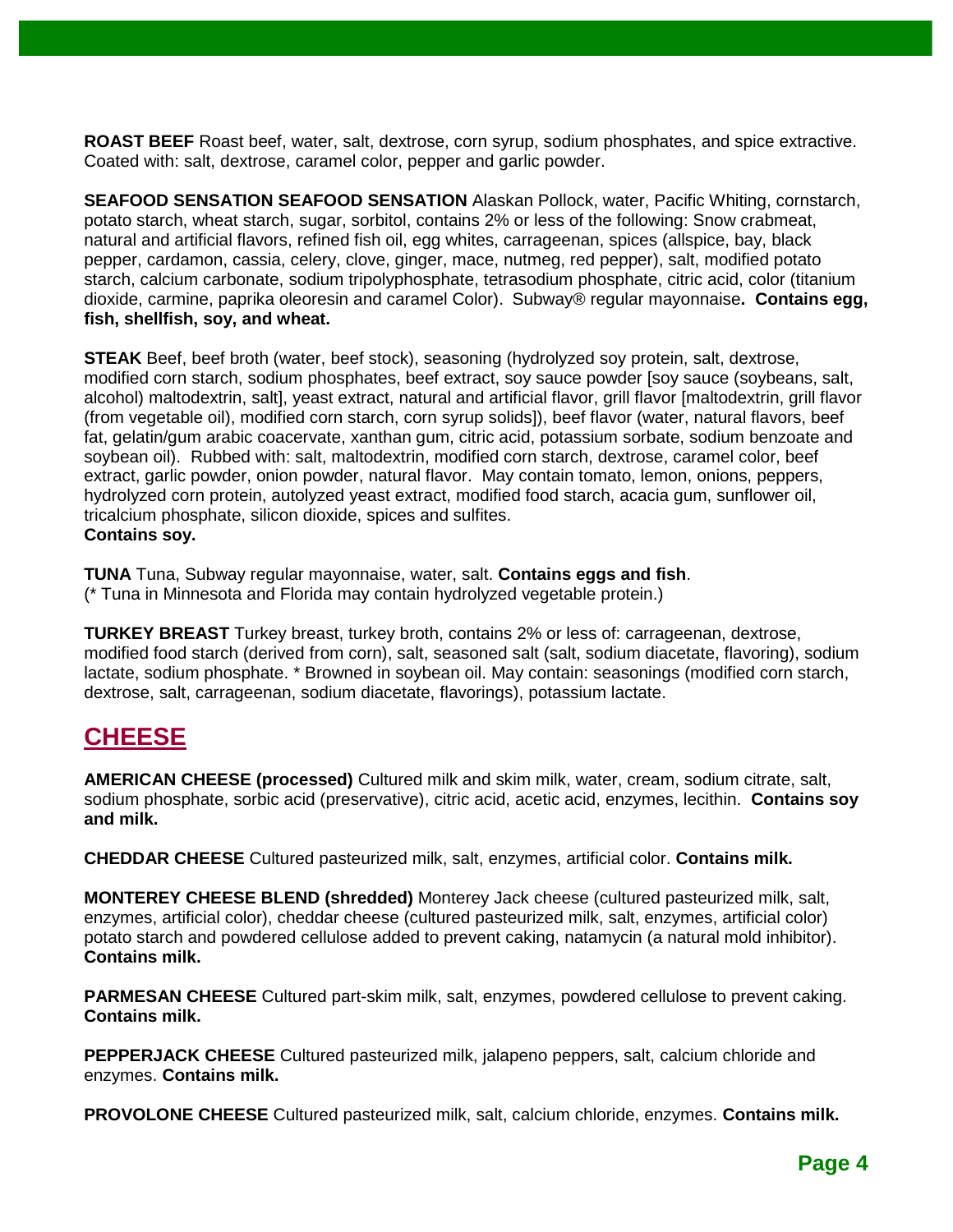**SWISS CHEESE (sliced)** Cultured pasteurized milk, salt, enzymes. **Contains milk.**

# **VEGETABLES**

**BANANA PEPPERS** Banana peppers, water, distilled vinegar, salt, calcium chloride, sodium benzoate (preservative), sodium metabisulfite (preservative), yellow #5, natural flavors, polysorbate 80.

**CUCUMBERS** Fresh ripe cucumbers

**GREEN PEPPERS** Fresh green bell peppers

**JALAPEÑO PEPPER SLICES** Jalapeno peppers, water, distilled vinegar, salt, natural flavorings, calcium chloride, sodium benzoate (preservative).

**PICKLES** Cucumbers, water, distilled vinegar, salt, calcium chloride, sodium benzoate (preservative), alum, natural flavors, polysorbate 80, FD&C yellow no. 5.

**LETTUCE** Fresh iceberg variety

**OLIVES** Ripe olives, water, salt, ferrous gluconate

**ONIONS** Jumbo red onions

**TOMATOES** Fresh red ripe tomatoes

#### **CONDIMENTS**

**CHIPOTLE SOUTHWEST** Soybean oil, water, buttermilk (cultured pasteurized skim milk and milk, sodium citrate, salt), chipotle pepper sauce concentrate (red jalapeno peppers, distilled vinegar, sugar, salt and onions), high fructose corn syrup, egg yolks, distilled vinegar, corn syrup, contains less than 2% of non-fat milk solids, salt, dehydrated onion, phosphoric acid, autolyzed yeast extract, xanthan gum, sodium benzoate and potassium sorbate (as preservatives), dehydrated garlic, torula yeast, lactic acid, disodium inosinate and disodium guanylate, dehydrated parsley, Oleoresin paprika, polysorbate 60, propylene glycol alginate, calcium disodium EDTA added to protect flavor. **Contains eggs and milk.** 

**FAT FREE HONEY MUSTARD** High Fructose corn syrup, water, prepared mustard (distilled vinegar, water, mustard seed, salt), Dijon mustard (distilled vinegar, water, mustard seed, salt, white wine, citric acid, turmeric, spices, tartaric acid), country Dijon mustard (distilled vinegar, water, mustard seed, salt, white wine, spice), distilled vinegar, honey, food starch-modified, cider vinegar, contains less than 2% of lemon juice concentrate, salt, phosphoric acid, artificial color (titanium dioxide), sodium benzoate and potassium sorbate (as preservatives), xanthan gum, dehydrated onion, egg yolks, dehydrated garlic, caramel color. **Contains eggs.**

**FAT FREE SWEET ONION** Sugar, water, corn vinegar, contains less than 2% of corn starch, food starch-modified, spices, salt, toasted onion, dehydrated onion, poppy seeds, onion juice, sodium benzoate and potassium sorbate (as preservatives), dehydrated red bell pepper, caramel color, cucumber juice, calcium disodium EDTA added to protect flavor, celery seed.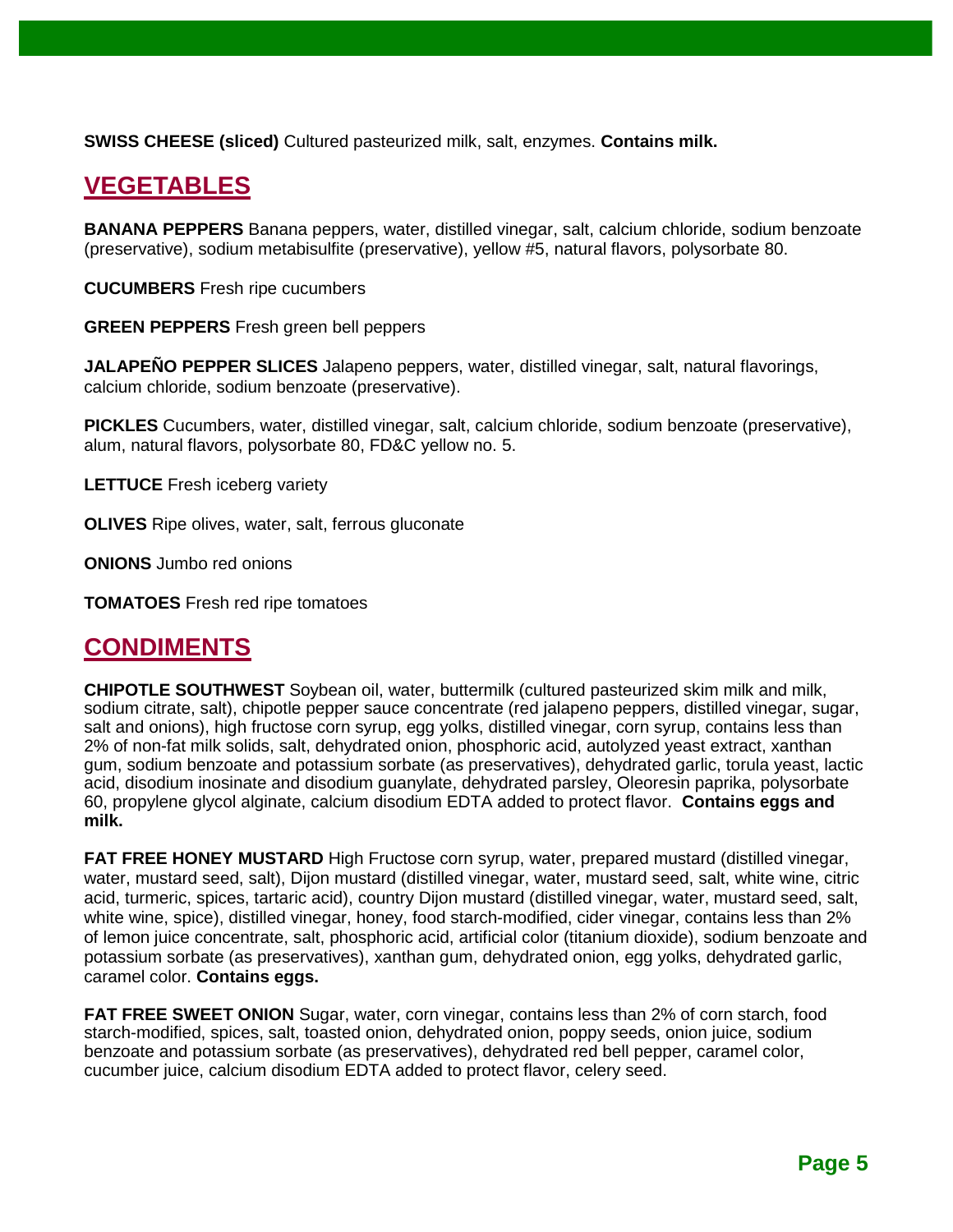**MAYONNAISE, LIGHT** Water, soybean oil, food starch-modified\*, distilled vinegar, egg yolks, contains less than 2% of eggs, salt, spice, potassium sorbate\* (a preservative), phosphoric acid\*, calcium disodium EDTA added to protect flavor, DL-alpha-tocopheryl acetate (vitamin E), extractive of paprika, soy lecithin\*, phylloquinone (Vitamin K1).**\*** Ingredient not normally found in mayonnaise. **Contains eggs.** 

**MAYONNAISE, REGULAR** Soybean oil, water, eggs, egg yolks, vinegar, contains less than 2% of salt, mustard flour, lemon juice concentrate, dried onions, dried garlic, calcium disodium EDTA (to protect flavor), paprika, natural flavor. **Contains eggs.** 

**MUSTARD (yellow)** Distilled vinegar, water, mustard seed, salt, turmeric, paprika, spice, natural flavor, garlic powder.

**MUSTARD (deli brown)** Distilled vinegar, mustard seed, water, salt, spices, turmeric, natural flavor.

**OIL** Canola oil, extra virgin olive oil.

**RED WINE VINAIGRETTE** Water, corn syrup, red wine vinegar, sugar, parmesan cheese (partially skimmed milk, cheese culture, salt, enzymes, anti-caking agent), salt, distilled vinegar, contains less than 2% of food starch-modified, dehydrated red bell pepper, xanthan gum, spices, dehydrated onion, dehydrated garlic, sodium benzoate (a preservative), natural flavor, color red #40 and blue #1. **Contains: milk, sulfites.** 

**RED WINE VINEGAR** Red wine vinegar (5% acidity), sulfiting agent.

### **SALAD DRESSINGS & TOPPINGS**

**CROUTONS** Ingredients: Enriched Flour (flour, niacin, iron, thiamine mononitrate, riboflavin, folic acid), canola oil, sugar, salt, natural and artificial butter flavor with other natural flavors, yeast, dehydrated garlic, whey, spices, nonfat dry milk, dehydrated parsley, romano cheese (cow's milk, cultures, salt, enzymes), lactic acid, ascorbic acid. **Contains milk and wheat.**

**FAT FREE ITALIAN DRESSING** Water, vinegar, high fructose corn syrup, corn syrup, salt, contains less than 2% of Parmesan cheese (part-skim milk, cheese culture, salt, enzymes), garlic, onion juice, whey, phosphoric acid, xanthan gum, potassium sorbate and calcium disodium EDTA as preservatives. yeast extract, spice, dried bell peppers, lemon juice concentrate, dried garlic, dried buttermilk, caramel color, sodium phosphates, enzymes, oleoresin paprika. **Contains milk**.

**RANCH DRESSING** Soybean oil, water, sugar, egg yolks, vinegar, salt, contains less than 2% of whey, onions\*, buttermilk, xanthan gum, phosphoric acid, with sorbic acid and calcium disodium EDTA as preservatives, garlic\*, polysorbate 60, parsley\*, spice, disodium inosinate, disodium guanylate, natural flavor. \*Dried. Contains milk and eggs.

# **PIZZA**

**CHEESE PIZZA** CRUST: Enriched flour (wheat flour, niacin, reduced iron, thiamine mononitrate, riboflavin, folic acid), water, bread crumbs (bleached wheat flour, yeast, sugar, salt), soybean oil, sugar, yeast, salt, non-fat dry milk, garlic. MOZZARELLA CHEESE: Pasteurized milk, cheese cultures, salt, enzymes. SAUCE: Tomato puree (vine ripened tomatoes, salt, citric acid), water, tomato paste, soybean oil, salt, spices, garlic powder, Romano cheese (pasteurized part-skim cow's milk, cheese culture, salt, enzymes). PARMESAN AND ROMANO CHEESE BLEND: Parmesan cheese (pasteurized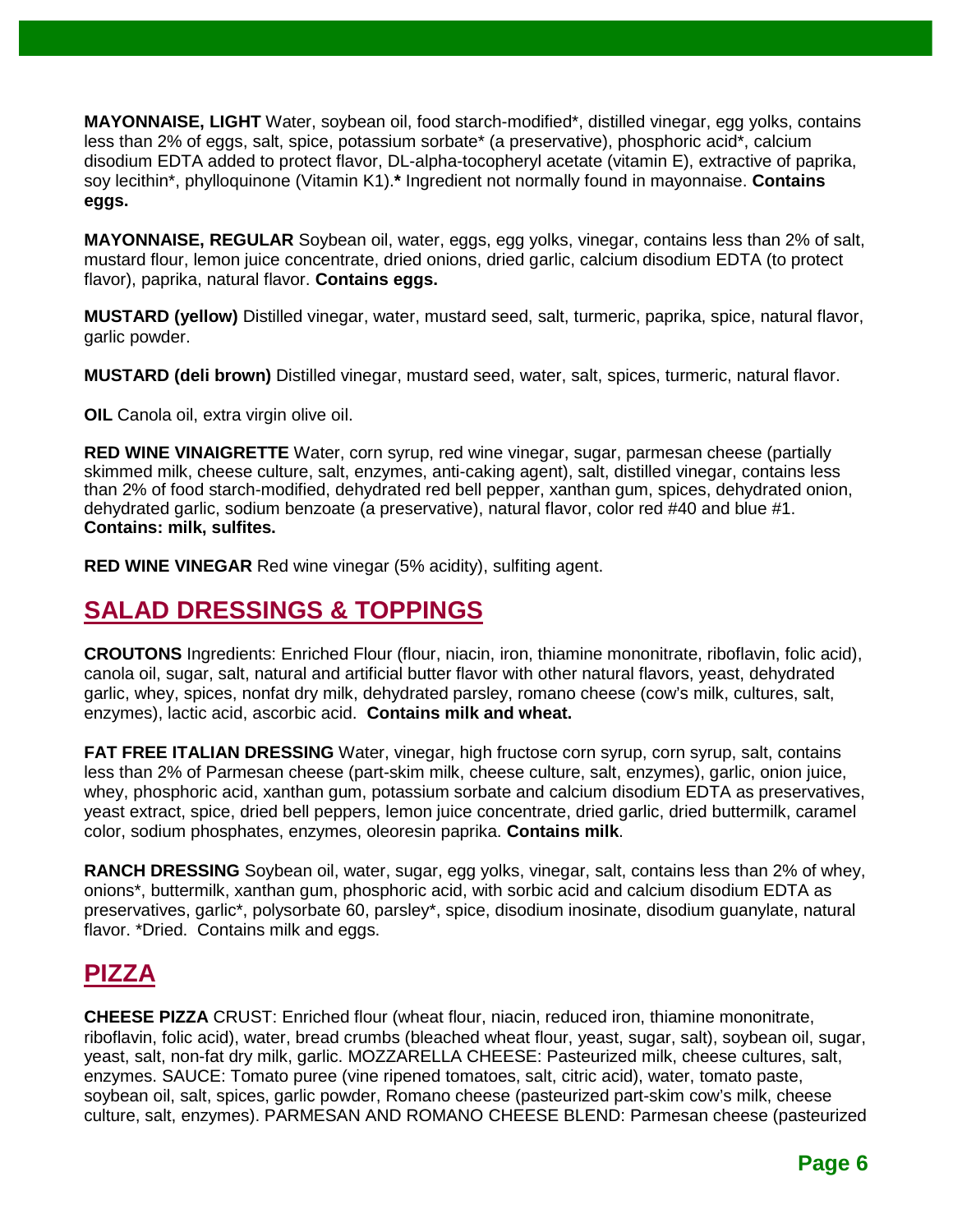part skim milk, cheese culture, salt, enzymes), Romano cheese (pasteurized cows milk, cheese cultures, salt, enzymes). OREGANO. GARLIC. BASIL. **Contains: Milk and Wheat**

# **FRUIZLE EXPRESS**

**BERRY LISHUS** Water, sugar, high fructose corn sweeteners, pasteurized strawberry puree, citric acid, xanthan gum, Fruizle Strawberry Flavor Mix (contains: malic acid, natural flavors, citric acid, ascorbic acid, freeze-dried strawberry juice concentrate, maltodextrin, freeze-dried raspberry juice concentrate), sodium benzoate and potassium sorbate to preserve freshness, natural flavor, propylene glycol, artificial flavor, artificial color FD&C red #40. Optional ingredient: Banana slices (bananas, ascorbic acid, citric acid).

**PEACH PIZAZZ** Water, sugar, high fructose corn sweeteners, pasteurized peach puree, pasteurized strawberry puree, natural flavors, citric acid, xanthan gum, Fruizle Kiwi Flavor Mix (contains: malic acid, citric acid, ascorbic acid, natural flavors and artificial flavors, freeze-dried key lime juice concentrate, maltodextrin, silicon dioxide, artificial colors: yellow #5, blue #1), sodium benzoate and potassium sorbate to preserve freshness, propylene glycol, artificial colors FD&C yellow #5 and #6, and red #40.

**PINEAPPLE DELIGHT** Water, sugar, high fructose corn sweeteners, pasteurized pineapple puree, pasteurized orange juice concentrate, pasteurized pineapple juice concentrate, citric acid, xanthan gum, Fruizle Pineapple flavor mix (contains: malic acid, freeze-dried pineapple juice concentrate, ascorbic acid, citric acid, natural flavor, artificial color: yellow #5) sodium benzoate and potassium sorbate to preserve freshness, propylene glycol, natural flavors, artificial flavor, artificial colors FD&C yellow #5 and #6. Optional ingredient: Banana slices (bananas, ascorbic acid, citric acid).

**SUNRISE ENERGIZER** Water, sugar, high fructose, corn sweeteners, pasteurized mango puree, pasteurized orange juice concentrate, citric acid, xanthan gum, Fruizle Tangerine flavor mix (contains: malic acid, ascorbic acid, natural flavor, citric acid, freeze-dried lemon juice concentrate, maltodextrin, freeze-dried grapefruit juice concentrate, artificial color: yellow #5) sodium benzoate and potassium sorbate to preserve freshness, natural flavors, propylene glycol, artificial flavors, artificial colors FD&C yellow #5 and #6.

# **COOKIES**

**CHOCOLATE CHIP COOKIES** Enriched bleached flour (wheat flour, malted barley flour, niacin, reduced iron, thiamin mononitrate, riboflavin, folic acid), sugar, semi-sweet chocolate chips (sugar, unsweetened chocolate, cocoa butter, soy lecithin, vanilla), margarine (palm oil, butter, water, salt, mono- and diglycerides, natural flavor, vitamin A palmitate, beta carotene), eggs, water, molasses, baking soda, salt, natural and artificial flavor. **CONTAINS: Wheat, milk, eggs and soy.** (*Due to the nature of how these cookies are displayed they may come in contact with other peanut or tree nut-containing cookies.)* 

**CHOCOLATE CHUNK CONTAINS:** Enriched bleached flour (wheat flour, malted barley flour, niacin, reduced iron, thiamin mononitrate, riboflavin, folic acid), sugar, chocolate chunks (sugar, unsweetened chocolate, cocoa butter, dextrose, soy lecithin, natural and artificial flavors), palm oil, eggs, high fructose corn syrup, water, molasses, baking soda, salt, whey, natural and artificial flavor. **CONTAINS: Wheat, milk, eggs and soy.** (*Due to the nature of how these cookies are displayed they may come in contact with other peanut or tree nut-containing cookies.)*